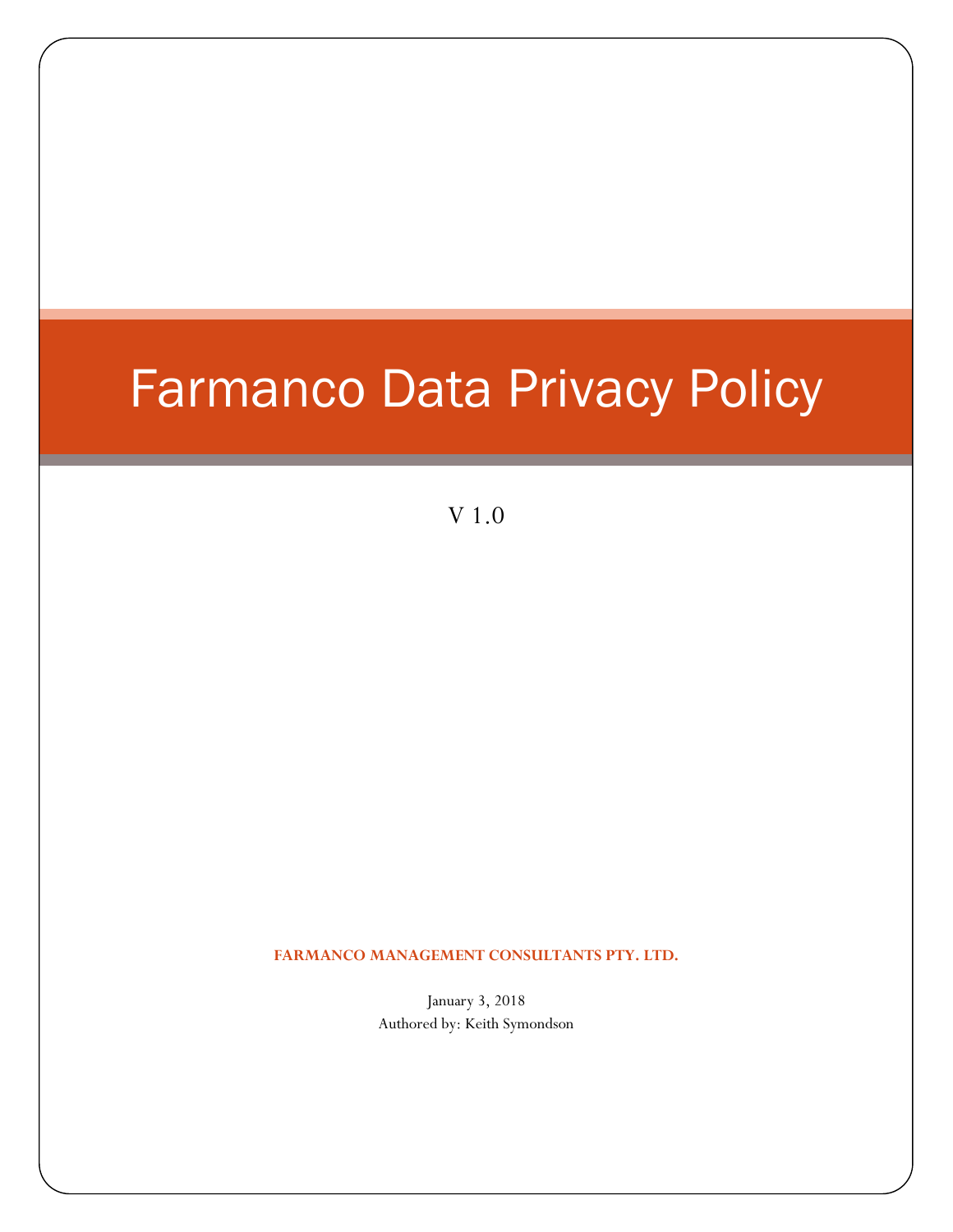# Farmanco Data Privacy Policy

# V 1.0

# Introduction

Welcome to the Farmanco Management Consultants Pty Ltd ("Farmanco," "we," "us" or "our") online Profit Series portal.

- Our Privacy Policy explains how we collect, use, share and protect information in relation to our Profit Series Benchmarking portal, associated SQL database and the Farmanco app (collectively, the "Service"), and your choices about the collection and use of your information, and is in line with our Farmanco Farm Data Code of Practice.
- By using our Service you understand and agree that we are providing a platform for you to provide financial and production data that will be used to generate a personalized copy of the Farmanco Profit Series, Professional Edition ("User Content"), as well as an aggregated and anonymous version- the Business Analysis edition and other associated benchmarking products.
- Our Policy applies to all who access the Service ("Users").

# 1. INFORMATION WE COLLECT

We collect the following types of information.

#### Information you provide us directly:

- Your username, password and e-mail address when you register to use the portal.
- Profile information that you provide for your user profile (e.g., first and last name, farm details, phone number).
- Detailed, annual financial and production information about your farm(s)

#### Analytics information:

We use third-party analytics tools to help us measure traffic and usage trends for the Service. These tools collect information sent by your device or our Service, including the web pages you visit, add-ons, and other information that assists us in improving the Service. We collect and use this analytics information with analytics information from other Users so that it cannot reasonably be used to identify any particular individual User.

#### Cookies and similar technologies:

When you visit the Service, we may use cookies and similar technologies like pixels, web beacons, and local storage to collect information about how you use the Farmanco portal and provide features to you.

#### Log file information:

- Log file information is automatically reported by your browser each time you make a request to access (i.e., visit) a web page or app. It can also be provided when the content of the webpage or app is downloaded to your browser or device.
- When you use our Service, our servers automatically record certain log file information, including your web request, Internet Protocol ("IP") address, browser type, referring / exit pages and URLs, number of clicks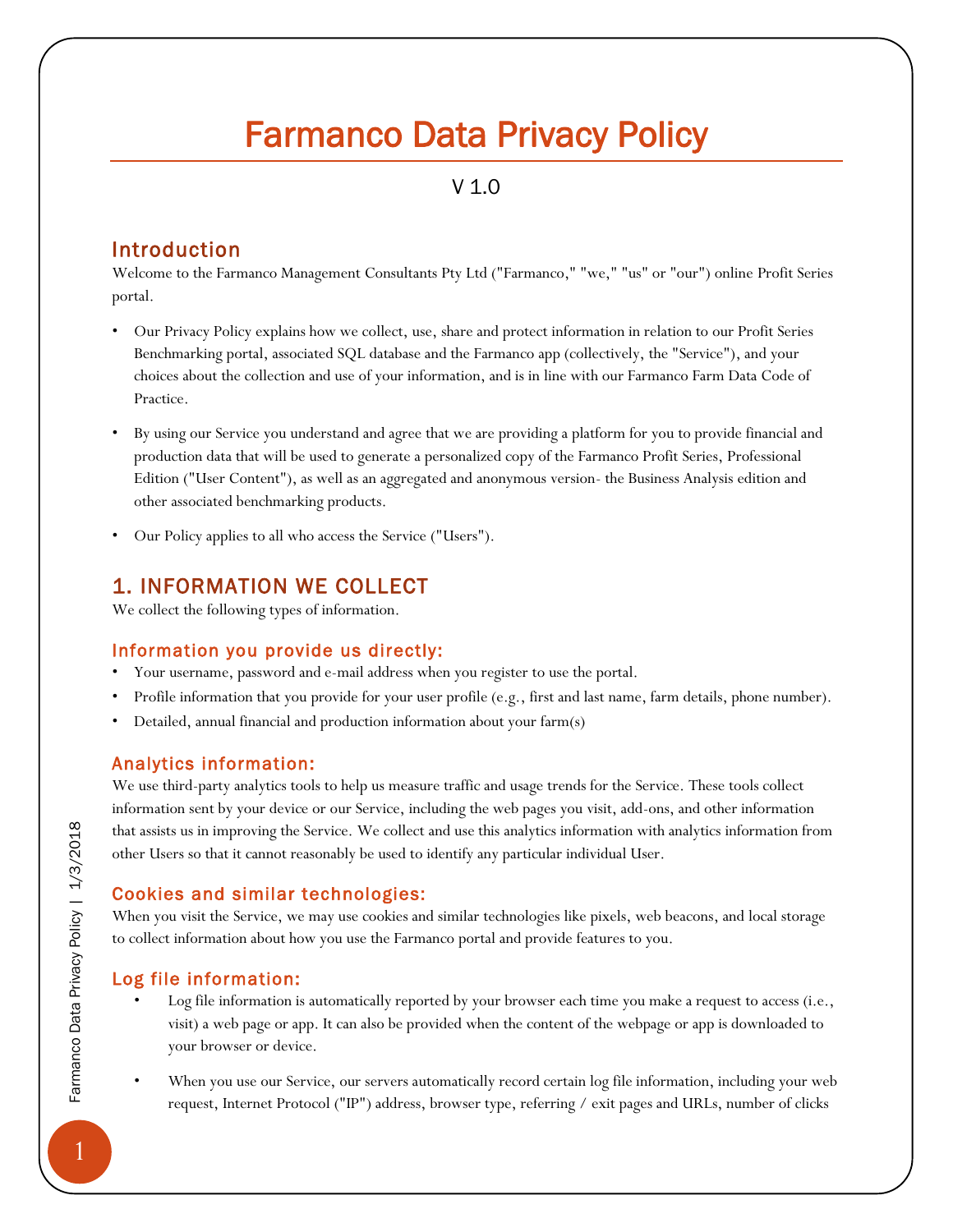and how you interact with links on the Service, domain names, landing pages, pages viewed, and other such information. We may also collect similar information from emails sent to our Users which then help us track which emails are opened and which links are clicked by recipients. The information allows for more accurate reporting and improvement of the Service.

#### Device identifiers:

When you use a mobile device like a tablet or phone to access our Service, we may access, collect, monitor, store on your device, and/or remotely store one or more "device identifiers." Device identifiers are small data files or similar data structures stored on or associated with your mobile device, which uniquely identify your mobile device. A device identifier may be data stored in connection with the device hardware, data stored in connection with the device's operating system or other software, or data sent to the device by Farmanco.

### 2. HOW WE USE YOUR INFORMATION

In addition to some of the specific uses of information we describe in this Privacy Policy, we may use information that we receive to:

- help you efficiently access your information after you sign in
- remember information so you will not have to re-enter it during your visit or the next time you visit the Service

## 3. SHARING OF YOUR INFORMATION

We will not rent or sell your information to third parties outside Farmanco (or the group of companies of which Farmanco is a part) without your consent, except as noted in this Policy.

Parties with whom we may share your information:

- We may remove parts of data that can identify you and share anonymized data with other parties. We will also combine your information with other information in a way that it is no longer associated with you and share that aggregated information, through the Profit Series and associated publications
- We may share User Content and your information (including but not limited to, information from cookies, log files, device identifiers, location data, and usage data) with businesses that are legally part of the same group of companies that Farmanco is part of, or that become part of that group ("Affiliates"). Affiliates may use this information to help provide, understand, and improve the Service (including by providing analytics) and Affiliates' own services (including by providing you with better and more relevant experiences).

What happens in the event of a change of control:

• If we sell or otherwise transfer part or the whole of Farmanco or our assets to another organization (e.g., in the course of a transaction like a merger, acquisition, bankruptcy, dissolution, liquidation), your information such as name and email address, User Content and any other information collected through the Service may be among the items sold or transferred. You will continue to own your personal information. The buyer or transferee will have to honor the commitments we have made in this Privacy Policy.

Responding to legal requests and preventing harm:

We may access, preserve and share your information in response to a legal request (like a search warrant, court order or subpoena) if we have a good faith belief that the law requires us to do so. This may include responding to legal